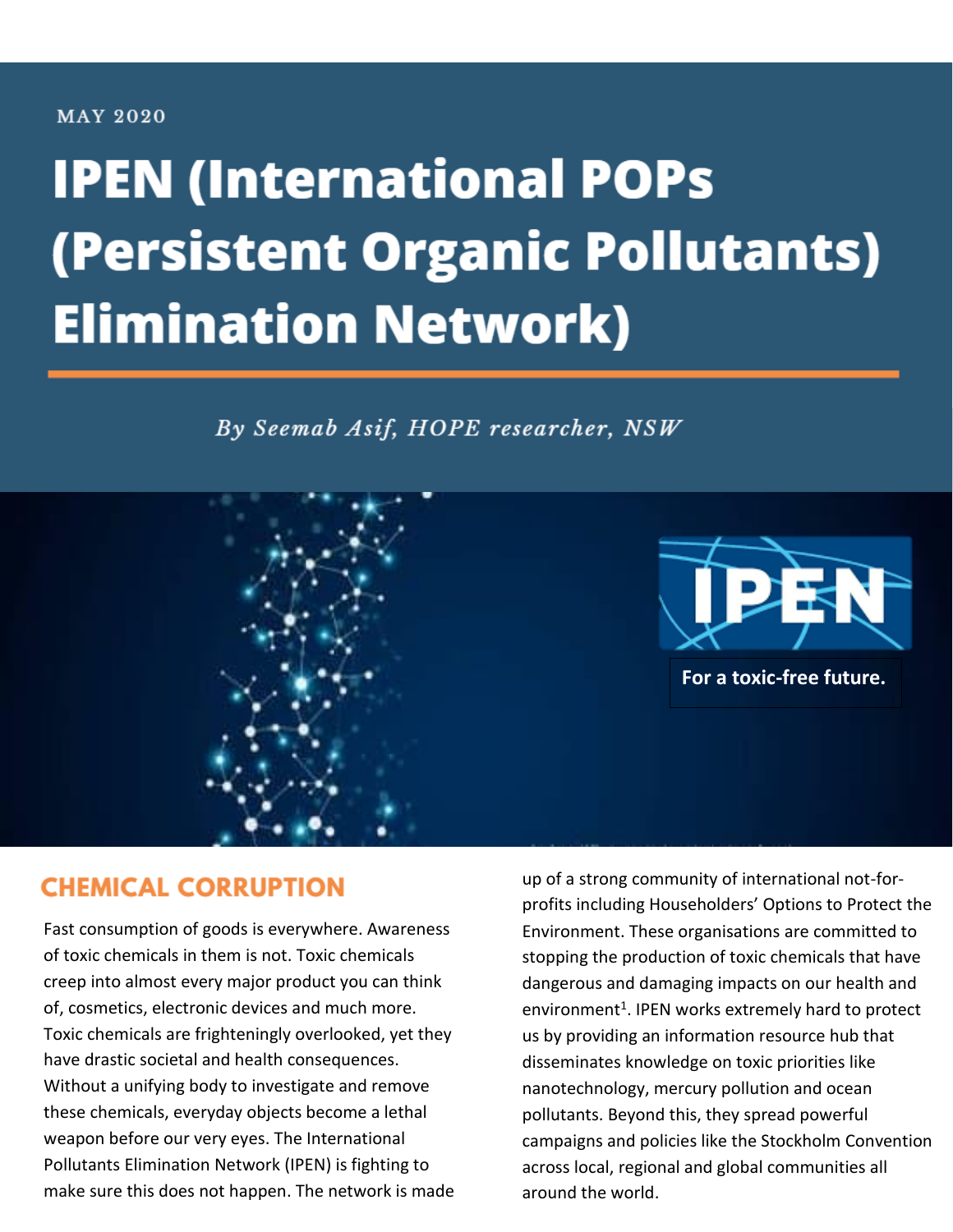# **Stop Reduce** Promote **Build**



IPEN is fighting hard to **reduce** the world's most hazardous chemicals through key initiatives like the Stockholm convention, banning lethal chemicals. They use sound scientifically backed research to trace lethal chemicals that still exist today<sup>1</sup>.

The network **promotes** extremely strong international chemical standards to make sure global attention is given on toxic chemicals astonishingly ignored. They expose dangerous chemicals and are dedicated to increasing funding towards projects creating safer environments for all $^1$ .

IPEN has tried to **stop** the mass spread of highly toxic chemicals and metals like lead and mercury through engaging campaigns<sup>1</sup>.

They are **building** an international toxic-free movement ensuring not-for-profits, governments and scientific researchers all have access to a global information hub on toxic chemicals<sup>1</sup>.

## THE STOCKHOLM CONVENTION

This convention represents an international treaty to eradicate chemical pollution that occurs during production, use and emissions<sup>2</sup>. The treaty has been signed by hundreds of countries globally and it is the backbone intervention on preventing harmful environmental impacts created from pollutants.

In 2004, Australia formally signed the Stockholm convention<sup>3</sup>. The department of Agriculture states that it will 'control measures to apply to the import, export, production, disposal and the use of POPs'<sup>3</sup>. However, this hasn't always been the case with Australia exporting mass plastic waste containing POP's and discarding it in countries like Indonesia<sup>4</sup>. There have been statements regarding a complete ban on exports however we are yet to see this come into fruition given it will be done as soon as 'practicable' which could be months or even years<sup>5</sup>. A chain of events can spread an epidemic of POP's problems if countries are not united in efforts to destroy pollutants. The interdependent nature of the issue shows we must act together.

## **TOXIC PRIORITIES**



What many people don't know is that nanotechnology is increasingly posing a threat to human health. Numerous animal studies show that it can lead to cancer and asbestos poisoning<sup>6</sup>.

Nanotechnology can be defined as materials, systems or processes working on a tiny scale<sup>7</sup>. Many everyday items we use and consume can contain nanomaterials like food additives and household appliances. Manufacturers commonly make nanomaterials like zinc, zinc oxide and silver<sup>6</sup>.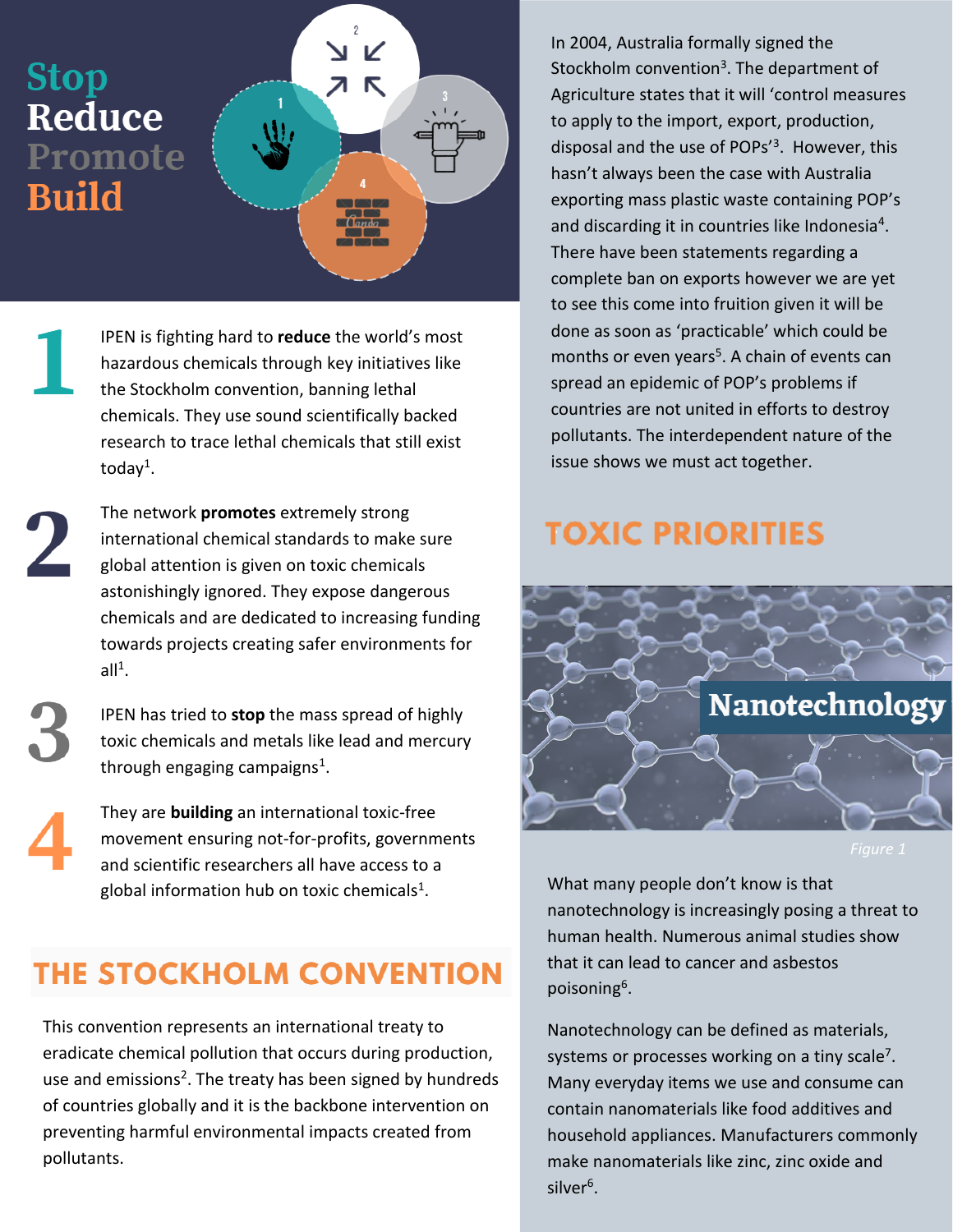With the next generation of nanotechnology set to grow rapidly, we urgently need to investigate and ensure that we are not only informed of the risk posed by consuming certain nanotechnology products but that the dangerous chemicals that get in them never happen in the first place. IPEN has developed various resources around their danger through their information hub which can be accessed on their website.

### **Mercury Pollution**

We need to take urgent action to solve mercury pollution because of the devastating consequences it has on people's health and lives. To do this, we must first understand how mercury pollution starts and what effects it has on humans and the environment (refer to figure  $3$ ).

### The Mercury Campaign

IPEN is addressing mercury pollution through the power of education. Informing others on its harmful effects and what alternatives exist as a major call for action based on sound knowledge<sup>8</sup>. IPEN is working hard to engage public organisations to advocate for mercury-free policies with local and national governments<sup>8</sup>. IPEN is also carrying out a range of activities supporting a mercury-free environment. This ranges from mercury product surveys and creation of educational materials to sparking conversations on improving mercury policy<sup>8</sup>.



Figure 3

# **THE KNOCK-ON EFFECTS** OF MERCURY POLLUTION

Why we need to stop production of mercury polluting products.

#### **MERCURY IS RELEASED INTO** THE ENVIRONMENT

One of the causes is factories that produce everyday objects like fluorescent lamps, batteries and medical devices.

# **EVAPORATES AND TRAVELS IN**

It then settles on our land and sea and can get into vital aquatic sources.



#### **TURNS INTO A DANGEROUS SUB-PRODUCT 'METHYL-MERCURY**

This is highly toxic at LOW LEVELS.

#### **MARINE ANIMALS LIKE FISH CONSUME IT**

Once the methyl-mercury is in the sea, many small animals will consume this toxic by-product.

#### **WE COULD CONSUME FISH** WITH METHYL-MERCURY

If pregnant, the effects of methyl-mercury spread to the fetus and ultimately children.



6

#### **CASE STUDY FOCUS -MINAMATA BAY IN JAPAN**

In Japa Minamata Bay, a factory town situated off Japan's coast, a factory produced toxic wastewater containing methyl-mercury. The end result was the dangerous Minmata Disease which over 2000 local residents suffered from. Many died.